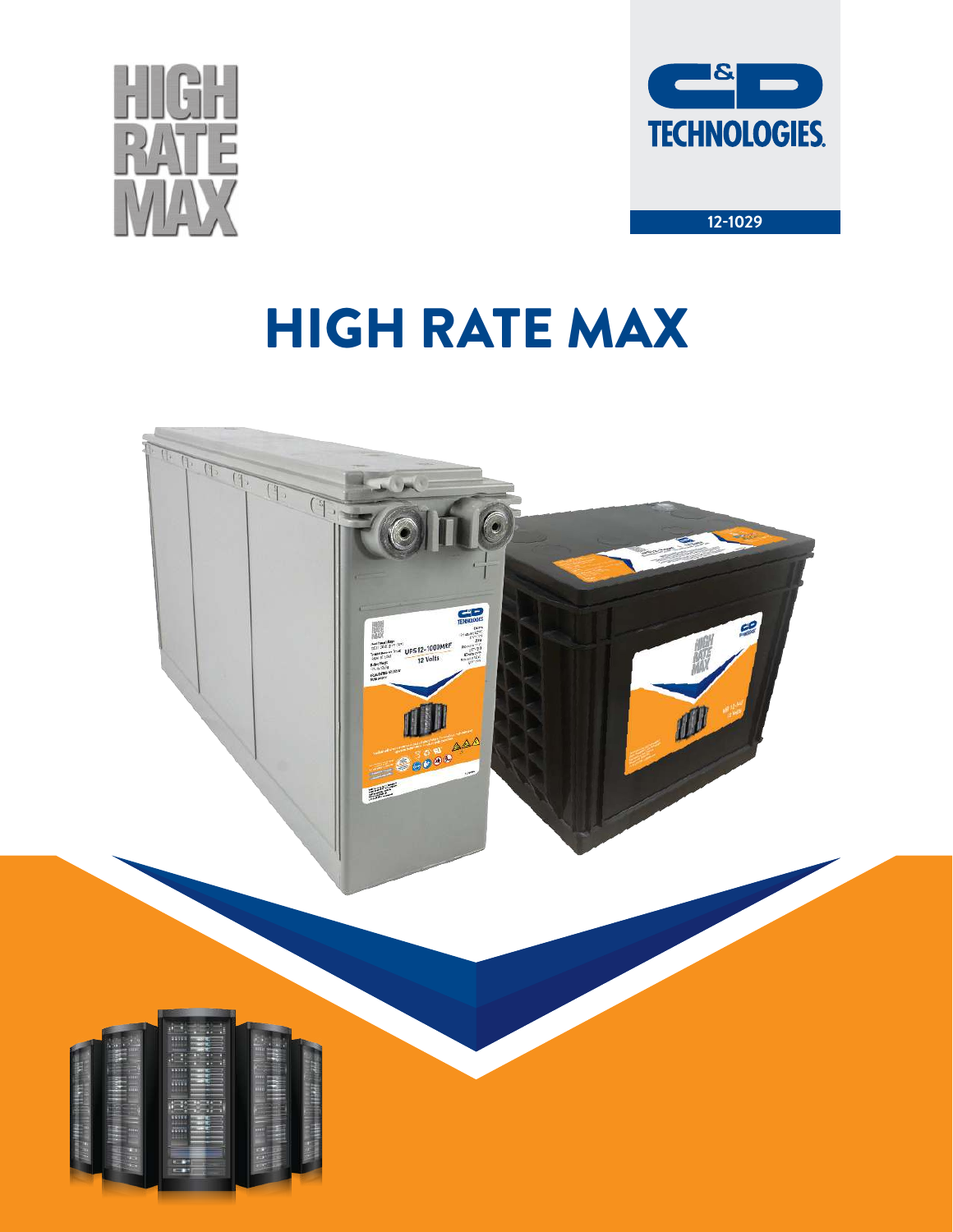# APPLICATIONS

- Data Centers
- Industrial Process Control Facilities
- Semiconductor Manufacturing
- Power Generation Plants
- Network Operations Centers
- Internet Housing Sites
- Hospitals & Testing Laboratories
- Emergency 911 Response Centers

# FEATURES

- 10 year design life @ 25˚C
- Absorbent Glass Mat (AGM) technology for efficient gas recombination of up to 99% and freedom from electrolyte maintenance.
- Patented Long Life Alloy having the lowest calcium levels in the industry minimizing grid growth, reducing gassing, and extending battery life.
- Patented UL Recognized Flame-arresting vents in each cell for safety and long life.
- Designed with the same recombination, thermal runaway prevention, gassing and flame retardant characteristics of the Bell core 4228 compliant Dynasty Telecom products.
- Flame retardant polypropylene case and cover compliant with UL94-V2
- Thermally welded case-to-cover bond to eliminate leakage.
- Can be operated in any orientation. Upright, side or end mounting recommended.
- Not restricted for air transport Complies with IATA/ICAO Special Provisions A67.
- Complies with UL1778, 924, 1989 and 94 V-2. BS6290-4, IEC-896-2.
- UL-recognized component.
- Not restricted for surface transport Classified as non-hazardous material as related to DOT-CFR Title 49 parts 171-189.
- Not restricted for water transport Classified as non-hazardous material per IMDG Amendment 27.

## TECHNICAL DATA

|                      | <b>VOLTAGE</b> |       | <b>VOLTAGE</b> |               |              | DIMENSIONS/MM (L*W*H* TOTAL HEIGHT) |                     |            | <b>WEIGHT</b> |
|----------------------|----------------|-------|----------------|---------------|--------------|-------------------------------------|---------------------|------------|---------------|
| <b>MODEL</b>         |                | 5 MIN | <b>15 MIN</b>  | <b>LENGTH</b> | <b>WIDTH</b> | <b>HEIGHT</b>                       | <b>TOTAL HEIGHT</b> | <b>LBS</b> | <b>KG</b>     |
| <b>UPS12-100MR</b>   | 12             | 90.9  | 90.9           | 166.2         | 131.3        | 161.7                               | 174.3               | 21         | 10            |
| <b>UPS12-150MR</b>   | 12             | 148   | 148            | 197.1         | 131.9        | 165.7                               | 172.7               | 27.3       | 12.4          |
| <b>UPS12-210MR</b>   | 12             | 206   | 206            | 228.6         | 139.2        | 200.3                               | 205.1               | 40         | 18            |
| <b>UPS12-300MR</b>   | 12             | 300   | 300            | 260.9         | 173.4        | 200.3                               | 203.5               | 58.4       | 26.5          |
| <b>UPS12-350MR</b>   | 12             | 350   | 350            | 305.8         | 173.4        | 201.6                               | 204.8               | 67.4       | 30.5          |
| <b>UPS12-400MR</b>   | 12             | 400   | 400            | 340.9         | 172.7        | 213.2                               | 216.4               | 75.8       | 34.4          |
| <b>UPS12-490MR</b>   | 12             | 488   | 488            | 344.7         | 172.7        | 274.5                               | 277.7               | 100        | 45            |
| <b>UPS12-540MR</b>   | 12             | 537   | 537            | 344.7         | 172.7        | 274.5                               | 277.7               | 100        | 45            |
| <b>UPS12-600MR</b>   | 12             | 601   | 601            | 344.7         | 172.7        | 274.5                               | 277.7               | 109        | 49.4          |
| <b>UPS6-620MR</b>    | 6              | 620   | 620            | 320.8         | 177          | 224                                 | 227.2               | 72         | 33            |
| <b>UPS12-615MRF</b>  | 12             | 615   | 172            | 559           | 125          | 278.7                               | 278.7               | 121.7      | 55.2          |
| <b>UPS12-700MRF</b>  | 12             | 700   | 201            | 559           | 125          | 322.1                               | 322.1               | 143.1      | 64.9          |
| <b>UPS12-1000MRF</b> | 12             | 1000  | 254            | 559           | 154          | 322                                 | 322                 | 187.9      | 85.2          |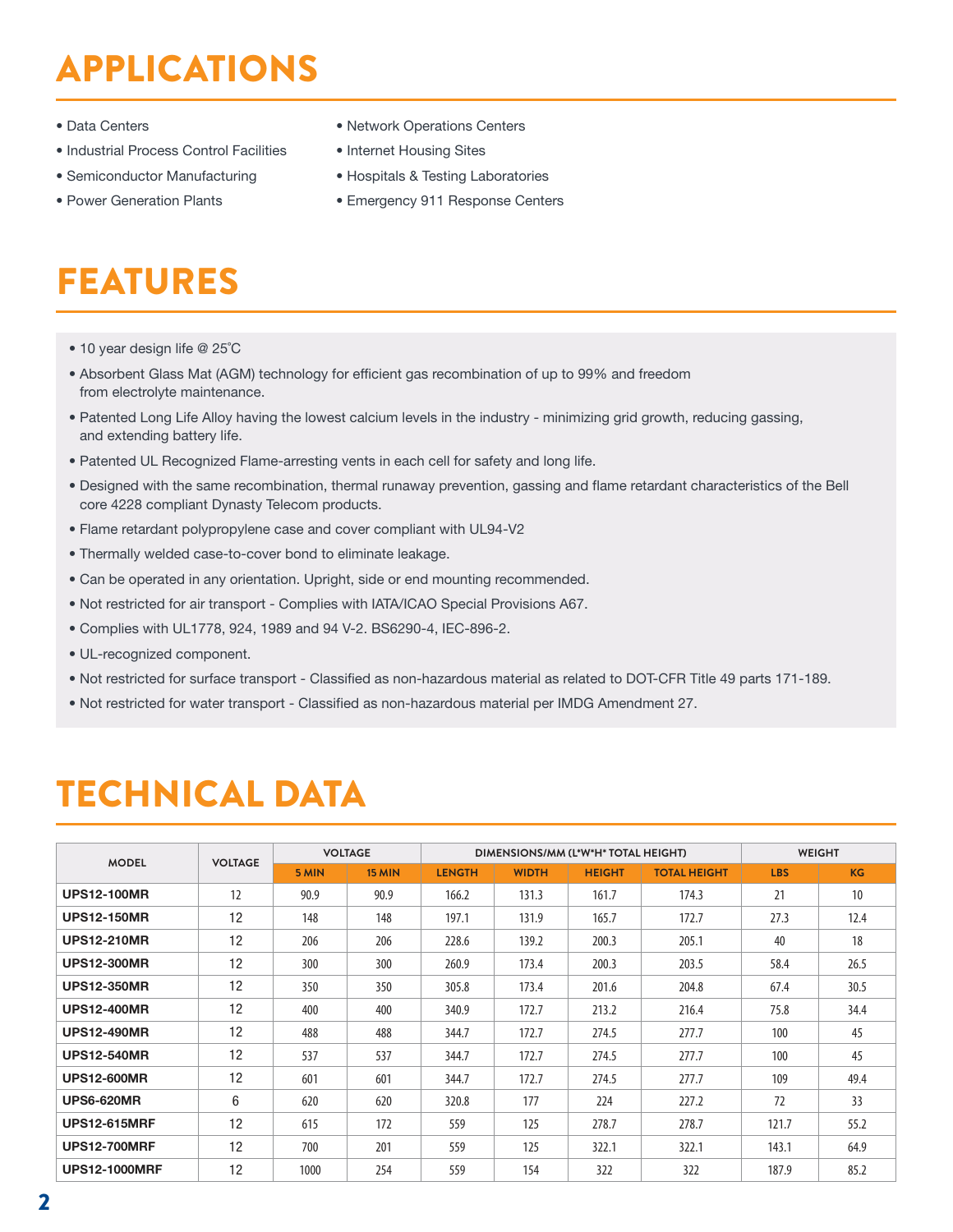# ADDITIONAL DATA

| <b>MODEL</b>         | <b>TERMINAL</b> | <b>CELLS PER</b><br><b>UNIT</b> | <b>SHORT CIRCUIT</b><br><b>CURRENT</b><br>(AMPS @ 0.1 SEC) | <b>TERMINAL TYPE</b> | <b>TERMINAL TORQUE</b> | <b>OHMS IMPEDANCE</b><br>60 HZ |
|----------------------|-----------------|---------------------------------|------------------------------------------------------------|----------------------|------------------------|--------------------------------|
| <b>UPS12-100MR</b>   | Top             | 6                               | 1750                                                       | 10-32 UNF            | 40 in.-lbs (4.5 N-m)   | 0.006                          |
| <b>UPS12-150MR</b>   | Top             | 6                               | 2500                                                       | 10-32 UNF            | 30 in.-lbs (4.5 N-m)   | 0.006                          |
| <b>UPS12-210MR</b>   | Top             | 6                               | 3000                                                       | 10-32 UNF            | 30 in.-lbs (4.5 N-m)   | 0.0045                         |
| <b>UPS12-300MR</b>   | Top             | 6                               | 3600                                                       | 1/40-20 UNC          | 110 in.-lbs (12.4 N-m) | 0.004                          |
| <b>UPS12-350MR</b>   | Top             | 6                               | 4200                                                       | 1/40-20 UNC          | 110 in.-lbs (12.4 N-m) | 0.003                          |
| <b>UPS12-400MR</b>   | Top             | 6                               | 5100                                                       | 1/40-20 UNC          | 110 in.-lbs (12.4 N-m) | 0.0025                         |
| <b>UPS12-490MR</b>   | Top             | 6                               | 5000                                                       | 1/40-20 UNC          | 110 in.-lbs (12.4 N-m) | 0.0023                         |
| <b>UPS12-540MR</b>   | Top             | 6                               | 5000                                                       | 1/40-20 UNC          | 110 in.-lbs (12.4 N-m) | 0.0023                         |
| <b>UPS12-600MR</b>   | Top             | 6                               | 6448                                                       | 1/40-20 UNC          | 110 in.-lbs (12.4 N-m) | 0.0034                         |
| <b>UPS6-620MR</b>    | Top             | 3                               | 4350                                                       | 1/40-20 UNC          | 110 in.-lbs (12.4 N-m) | 0.0012                         |
| <b>UPS12-615MRF</b>  | Front           | 6                               | 3700                                                       | M <sub>8</sub>       | 160 in.-lbs. (18 N-m)  | 0.0034                         |
| <b>UPS12-700MRF</b>  | Front           | 6                               | 4400                                                       | M <sub>8</sub>       | 160 in.-lbs. (18 N-m)  | 0.0028                         |
| <b>UPS12-1000MRF</b> | Front           | 6                               | 5540                                                       | M <sub>8</sub>       | 160 in.-lbs. (18 N-m)  | 0.0023                         |

NOTE: Additional product details available on the C&D Battery Sizing Program at www.cdstandbypower.net. Cabinet system also available.

\* Constant power ratings are to 1.67 VPC @ 77°F (25°C) and capacity rated to 1.75 VPC @ 77°F (25°C). Above ratings do not include interunit connector voltage drops.

\*\* For reference only. Individual baselines recommendd for diagnostic purposes.

# SPECIFICATIONS

| <b>OPERATING TEMPERATURE RANGE</b><br>WITH TEMPERATURE COMPENSATION | Discharge: -40°F (-40°C) to $+160$ °F (+71°C)<br>Charge: -10°F (-23°C) to $+140$ °F (+60°)                                                                                                                                                                                                                                                                   |
|---------------------------------------------------------------------|--------------------------------------------------------------------------------------------------------------------------------------------------------------------------------------------------------------------------------------------------------------------------------------------------------------------------------------------------------------|
| NOMINAL OPERATING TEMPERATURE RANGE                                 | +74°F (+23°C) to +80°F (+27°C)                                                                                                                                                                                                                                                                                                                               |
| RECOMMENDED MAXIMUM CHARING<br><b>CURRENT LIMIT</b>                 | C <sub>20</sub> /5 amperes (20 hr. rate)                                                                                                                                                                                                                                                                                                                     |
| <b>FLOAT CHARGE VOLTAGE</b>                                         | 13.65 $\pm$ 0.15 VDC average per 12V unit                                                                                                                                                                                                                                                                                                                    |
| <b>MAXIMUM AC RIPPLE (CHARGER)</b>                                  | 0.5% RMS or 1.5% P-P of float charge voltage recommended for vest results. Max voltage allowed $=$ 1.4% RMS<br>(4% P-P) Max current allowed = $C/20$ (20 hr. rate)                                                                                                                                                                                           |
| <b>SELF DISCHARGE</b>                                               | Batteries can be stored up to 24 months at $+77^{\circ}$ ( $+25^{\circ}$ C) before freshening charge is required. Batteries stored<br>at temperatures greater than $+77^{\circ}$ ( $+25^{\circ}$ C) will require recharge sooner than batteries stored at lower<br>temperatures. See C&D brochure 41-7272, Self-Discharge and Inventory Control for details. |
| <b>EQUALIZE AND CYCLE SERVICE</b><br><b>CHARGE VOLTAGE</b>          | 14.4 to 14.8 VDC average per 12V unit @ +77°F (+25°C)                                                                                                                                                                                                                                                                                                        |
| <b>TERMINAL: INSERTED</b>                                           | Top Terminal Batteries: 1/4-20 UNC Bolt and Front Terminal Batteries: Insert (M8)                                                                                                                                                                                                                                                                            |
| TERMINAL HARDWARE INITIAL TORQUE:<br><b>INSERTED TERMINAL</b>       | Top Terminal Batteries: 110 in.-Ibs (12.4 N-m) and Front Terminal Batteries 160 in.-Ibs (18 N-m)                                                                                                                                                                                                                                                             |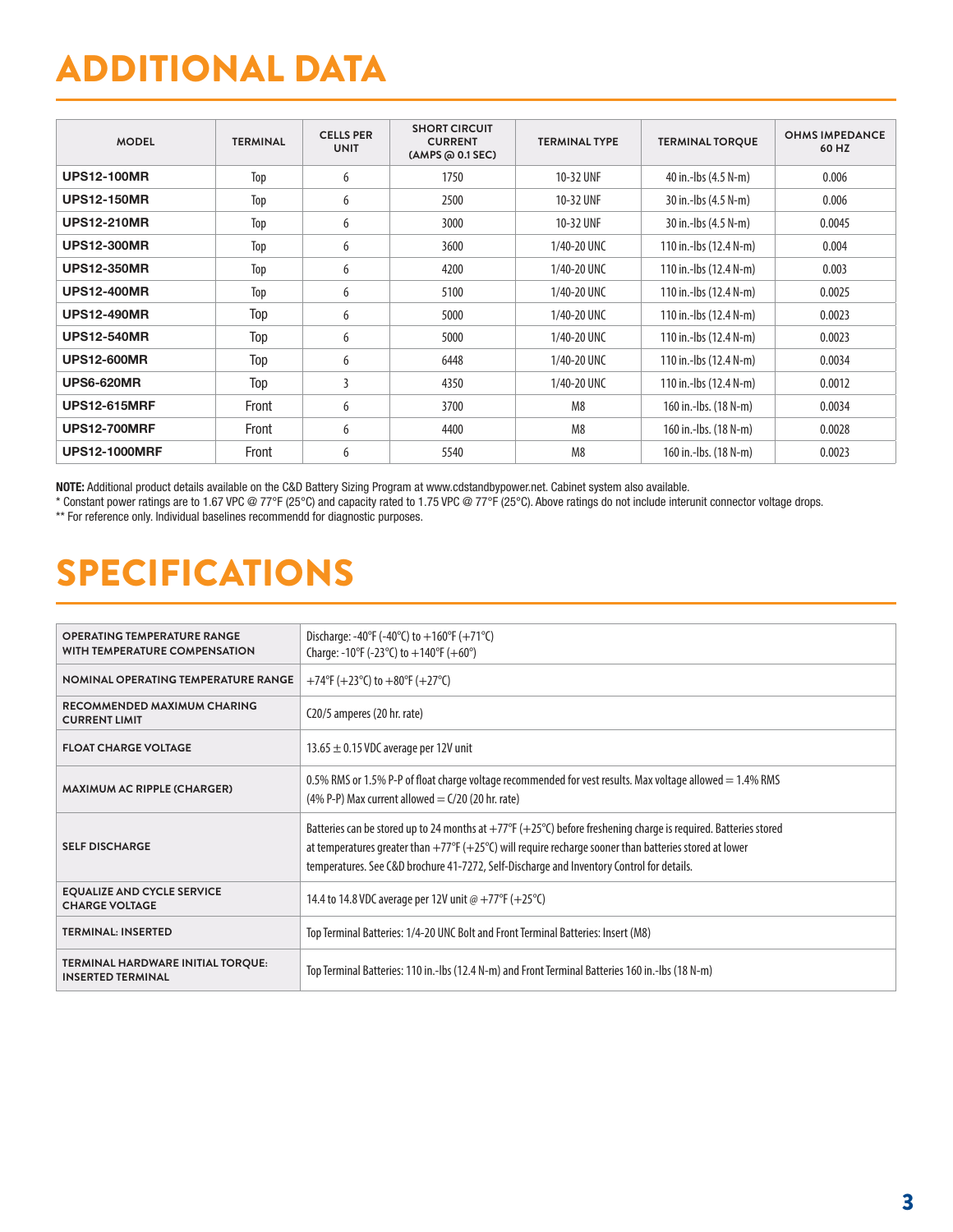### **UPS12-100MR**

|                                       | CONSTANT POWER DISCHARGE RATINGS - WATTS PER CELL @ +77°F (+25°C) |                |                         |      |                                                         |                  |                                                                   |      |      |      |  |
|---------------------------------------|-------------------------------------------------------------------|----------------|-------------------------|------|---------------------------------------------------------|------------------|-------------------------------------------------------------------|------|------|------|--|
| <b>END POINT</b><br><b>VOLTS/CELL</b> |                                                                   |                |                         |      | <b>OPERATING TIME TO END POINT VOLTAGE (IN MINUTES)</b> |                  |                                                                   |      |      |      |  |
|                                       | 5                                                                 | 10             | 15                      | 20   | 30                                                      | 40               | 45                                                                | 50   | 60   | 90   |  |
| 1.75                                  | 157                                                               | 114            | 87.5                    | 72.1 | 54.9                                                    | 45               | 41.5                                                              | 38.5 | 33.7 | 24   |  |
| 1.70                                  | 168                                                               | 115            | 89.6                    | 74.4 | 56.5                                                    | 46               | 42.1                                                              | 38.9 | 33.8 | 24.4 |  |
| 1.67                                  | 172                                                               | 117            | 90.9                    | 75.4 | 57.2                                                    | 46.5             | 42.6                                                              | 39.3 | 34.1 | 24.6 |  |
| 1.65                                  | 174                                                               | 118            | 91.5                    | 75.9 | 57.6                                                    | 46.9             | 42.9                                                              | 39.7 | 34.5 | 24.8 |  |
| 1.60                                  | 179                                                               | 119            | 92.5                    | 76.8 | 58.3                                                    | 47.4             | 43.4                                                              | 40.1 | 34.8 | 25   |  |
|                                       |                                                                   |                |                         |      |                                                         |                  | CONSTANT POWER DISCHARGE RATINGS - WATTS PER CELL @ +77°F (+25°C) |      |      |      |  |
| <b>END POINT</b><br><b>VOLTS/CELL</b> |                                                                   |                |                         |      | <b>OPERATING TIME TO END POINT VOLTAGE (IN MINUTES)</b> |                  |                                                                   |      |      |      |  |
|                                       | $\mathbf{1}$                                                      | $\overline{2}$ | $\overline{\mathbf{3}}$ | 5    | 8                                                       | 10 <sup>10</sup> | 12                                                                | 20   | 24   | 72   |  |
| 1.90                                  | 13.8                                                              | 8.29           | 6.04                    | 3.95 | 2.61                                                    | 2.15             | 1.82                                                              | 1.14 | 0.96 | 0.34 |  |
| 1.85                                  | 15                                                                | 8.99           | 6.56                    | 4.3  | 2.84                                                    | 2.33             | 1.98                                                              | 1.24 | 1.05 | 0.37 |  |
| 1.80                                  | 16.1                                                              | 9.42           | 6.83                    | 4.46 | 2.95                                                    | 2.42             | 2.05                                                              | 1.28 | 1.08 | 0.38 |  |
| 1.75                                  | 17                                                                | 9.74           | 6.99                    | 4.54 | 3                                                       | 2.45             | 2.08                                                              | 1.3  | 1.1  | 0.39 |  |

### **UPS12-150MR**

|                                       | CONSTANT POWER DISCHARGE RATINGS - WATTS PER CELL @ +77°F (+25°C) |                |      |      |      |      |                                                                   |      |      |      |  |  |
|---------------------------------------|-------------------------------------------------------------------|----------------|------|------|------|------|-------------------------------------------------------------------|------|------|------|--|--|
| <b>END POINT</b><br><b>VOLTS/CELL</b> |                                                                   |                |      |      |      |      | <b>OPERATING TIME TO END POINT VOLTAGE (IN MINUTES)</b>           |      |      |      |  |  |
|                                       | 5                                                                 | 10             | 15   | 20   | 30   | 40   | 45                                                                | 50   | 60   | 90   |  |  |
| 1.75                                  | 273                                                               | 182            | 140  | 115  | 85.7 | 68.8 | 62.7                                                              | 57.6 | 49.7 | 35   |  |  |
| 1.70                                  | 284                                                               | 188            | 144  | 117  | 87.1 | 69.8 | 63.6                                                              | 58.4 | 50.3 | 35.7 |  |  |
| 1.67                                  | 290                                                               | 193            | 148  | 120  | 88.9 | 71.1 | 64.7                                                              | 59.4 | 51.1 | 36.1 |  |  |
| 1.65                                  | 294                                                               | 196            | 149  | 122  | 90   | 71.8 | 65.3                                                              | 60   | 51.5 | 36.4 |  |  |
| 1.60                                  | 297                                                               | 200            | 152  | 124  | 91   | 72.5 | 65.9                                                              | 60.5 | 51.9 | 36.6 |  |  |
|                                       |                                                                   |                |      |      |      |      | CONSTANT POWER DISCHARGE RATINGS - WATTS PER CELL @ +77°F (+25°C) |      |      |      |  |  |
| <b>END POINT</b><br><b>VOLTS/CELL</b> |                                                                   |                |      |      |      |      | <b>OPERATING TIME TO END POINT VOLTAGE (IN MINUTES)</b>           |      |      |      |  |  |
|                                       |                                                                   | $\overline{2}$ | 3    | 5    | 8    | 10   | 12                                                                | 20   | 24   | 72   |  |  |
| 1.85                                  | 22.8                                                              | 13             | 9.08 | 5.7  | 3.76 | 3.1  | 2.64                                                              | 1.64 | 1.38 | 0.47 |  |  |
| 1.80                                  | 24.2                                                              | 13.6           | 9.46 | 5.91 | 3.9  | 3.21 | 2.72                                                              | 1.69 | 1.41 | 0.48 |  |  |
| 1.75                                  | 25.4                                                              | 14.1           | 9.8  | 6.11 | 4    | 3.28 | 2.79                                                              | 1.73 | 1.45 | 0.49 |  |  |

### **UPS12-210MR**

|                                       | CONSTANT POWER DISCHARGE RATINGS - WATTS PER CELL @ +77°F (+25°C) |                  |      |                                                                   |      |                                                         |      |      |      |      |  |
|---------------------------------------|-------------------------------------------------------------------|------------------|------|-------------------------------------------------------------------|------|---------------------------------------------------------|------|------|------|------|--|
| <b>END POINT</b><br><b>VOLTS/CELL</b> |                                                                   |                  |      |                                                                   |      | <b>OPERATING TIME TO END POINT VOLTAGE (IN MINUTES)</b> |      |      |      |      |  |
|                                       | 5                                                                 | 10 <sup>10</sup> | 15   | 20                                                                | 30   | 40                                                      | 45   | 50   | 60   | 90   |  |
| 1.75                                  | 341                                                               | 243              | 193  | 162                                                               | 123  | 99                                                      | 90.3 | 83   | 71.5 | 50.6 |  |
| 1.70                                  | 366                                                               | 253              | 200  | 166                                                               | 125  | 100                                                     | 91.1 | 83.6 | 71.8 | 50.4 |  |
| 1.67                                  | 373                                                               | 261              | 206  | 169                                                               | 127  | 102                                                     | 92.6 | 85.1 | 73.3 | 51.9 |  |
| 1.65                                  | 378                                                               | 262              | 205  | 170                                                               | 128  | 102                                                     | 93.3 | 85.7 | 73.8 | 52.1 |  |
| 1.60                                  | 391                                                               | 265              | 207  | 172                                                               | 129  | 103                                                     | 94   | 86.3 | 74.2 | 52.3 |  |
|                                       |                                                                   |                  |      | CONSTANT POWER DISCHARGE RATINGS - WATTS PER CELL @ +77°F (+25°C) |      |                                                         |      |      |      |      |  |
| <b>END POINT</b><br><b>VOLTS/CELL</b> |                                                                   |                  |      |                                                                   |      | <b>OPERATING TIME TO END POINT VOLTAGE (IN MINUTES)</b> |      |      |      |      |  |
|                                       | $\mathbf{1}$                                                      | $\overline{2}$   | 3    | 5                                                                 | 8    | 10 <sup>10</sup>                                        | 12   | 20   | 24   | 72   |  |
| 1.85                                  | 32.6                                                              | 19.1             | 13.6 | 8.68                                                              | 5.79 | 4.72                                                    | 4.01 | 2.51 | 2.12 | 0.73 |  |
| 1.80                                  | 34.8                                                              | 20.3             | 14.4 | 9.2                                                               | 6.12 | 5                                                       | 4.24 | 2.65 | 2.23 | 0.76 |  |
| 1.75                                  | 36.7                                                              | 21.1             | 19.9 | 9.43                                                              | 6.25 | 5.05                                                    | 4.28 | 2.69 | 2.27 | 0.77 |  |
|                                       |                                                                   |                  |      |                                                                   |      |                                                         |      |      |      |      |  |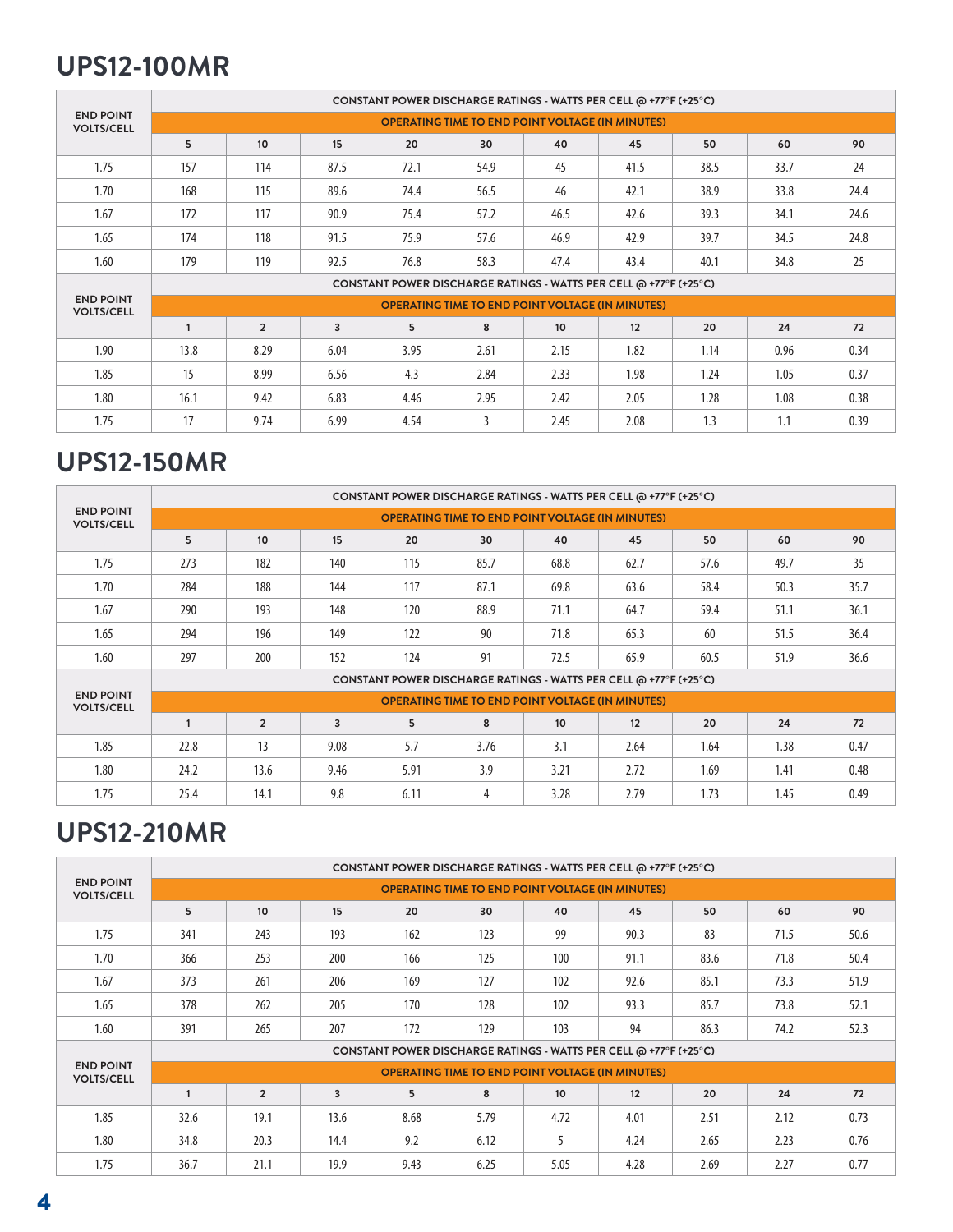### **UPS12-300MR**

|                                       | CONSTANT POWER DISCHARGE RATINGS - WATTS PER CELL @ +77°F (+25°C) |                |      |                |                                                         |                  |                                                                   |      |      |      |  |
|---------------------------------------|-------------------------------------------------------------------|----------------|------|----------------|---------------------------------------------------------|------------------|-------------------------------------------------------------------|------|------|------|--|
| <b>END POINT</b><br><b>VOLTS/CELL</b> |                                                                   |                |      |                | <b>OPERATING TIME TO END POINT VOLTAGE (IN MINUTES)</b> |                  |                                                                   |      |      |      |  |
|                                       | 5                                                                 | 10             | 15   | 20             | 30                                                      | 40               | 45                                                                | 50   | 60   | 90   |  |
| 1.75                                  | 493                                                               | 360            | 281  | 232            | 175                                                     | 141              | 129                                                               | 119  | 103  | 73.5 |  |
| 1.70                                  | 525                                                               | 379            | 293  | 240            | 179                                                     | 144              | 131                                                               | 120  | 104  | 74   |  |
| 1.67                                  | 546                                                               | 385            | 300  | 245            | 183                                                     | 147              | 134                                                               | 123  | 106  | 75   |  |
| 1.65                                  | 564                                                               | 395            | 302  | 247            | 183                                                     | 147              | 134                                                               | 124  | 107  | 76.2 |  |
| 1.60                                  | 579                                                               | 402            | 306  | 250            | 186                                                     | 150              | 137                                                               | 126  | 109  | 77.7 |  |
|                                       |                                                                   |                |      |                |                                                         |                  | CONSTANT POWER DISCHARGE RATINGS - WATTS PER CELL @ +77°F (+25°C) |      |      |      |  |
| <b>END POINT</b><br><b>VOLTS/CELL</b> |                                                                   |                |      |                | <b>OPERATING TIME TO END POINT VOLTAGE (IN MINUTES)</b> |                  |                                                                   |      |      |      |  |
|                                       |                                                                   | $\overline{2}$ | 3    | 5 <sup>5</sup> | 8                                                       | 10 <sup>10</sup> | 12                                                                | 20   | 24   | 72   |  |
| 1.85                                  | 48.3                                                              | 28.1           | 19.9 | 12.6           | 8.36                                                    | 6.82             | 5.79                                                              | 3.62 | 3.05 | 1.05 |  |
| 1.80                                  | 51.1                                                              | 29.3           | 20.7 | 13.1           | 8.84                                                    | 7.23             | 6.13                                                              | 3.83 | 3.22 | 1.08 |  |
| 1.75                                  | 52.7                                                              | 30.1           | 21.2 | 13.4           | 9.16                                                    | 7.46             | 6.32                                                              | 3.93 | 3.3  | 1.1  |  |

#### **UPS12-350MR**

|                                       |              |                |      |      |      |                                                         | CONSTANT POWER DISCHARGE RATINGS - WATTS PER CELL @ +77°F (+25°C) |      |      |      |
|---------------------------------------|--------------|----------------|------|------|------|---------------------------------------------------------|-------------------------------------------------------------------|------|------|------|
| <b>END POINT</b><br><b>VOLTS/CELL</b> |              |                |      |      |      | <b>OPERATING TIME TO END POINT VOLTAGE (IN MINUTES)</b> |                                                                   |      |      |      |
|                                       | 5            | 10             | 15   | 20   | 30   | 40                                                      | 45                                                                | 50   | 60   | 90   |
| 1.75                                  | 534          | 410            | 327  | 272  | 205  | 165                                                     | 150                                                               | 138  | 119  | 84.3 |
| 1.70                                  | 596          | 425            | 337  | 280  | 211  | 169                                                     | 154                                                               | 141  | 121  | 84.9 |
| 1.67                                  | 619          | 440            | 350  | 289  | 216  | 173                                                     | 157                                                               | 144  | 123  | 85.9 |
| 1.65                                  | 638          | 455            | 358  | 296  | 220  | 175                                                     | 159                                                               | 145  | 124  | 86.5 |
| 1.60                                  | 669          | 471            | 367  | 302  | 223  | 177                                                     | 161                                                               | 147  | 126  | 87.6 |
|                                       |              |                |      |      |      |                                                         | CONSTANT POWER DISCHARGE RATINGS - WATTS PER CELL @ +77°F (+25°C) |      |      |      |
| <b>END POINT</b><br><b>VOLTS/CELL</b> |              |                |      |      |      | <b>OPERATING TIME TO END POINT VOLTAGE (IN MINUTES)</b> |                                                                   |      |      |      |
|                                       | $\mathbf{1}$ | $\overline{2}$ | 3    | 5    | 8    | 10 <sup>10</sup>                                        | 12                                                                | 20   | 24   | 72   |
| 1.85                                  | 53           | 31.8           | 22.9 | 14.8 | 10.6 | 8.73                                                    | 7.38                                                              | 4.56 | 3.84 | 1.29 |
| 1.80                                  | 58.8         | 34.5           | 24.6 | 15.7 | 10.1 | 8.35                                                    | 7.09                                                              | 4.39 | 3.69 | 1.32 |
| 1.75                                  | 62.6         | 36.3           | 25.8 | 16.4 | 11   | 8.98                                                    | 7.57                                                              | 4.66 | 3.92 | 1.34 |

### **UPS12-400MR**

|                                       |      | CONSTANT POWER DISCHARGE RATINGS - WATTS PER CELL @ +77°F (+25°C) |                |      |      |                                                         |                                                                   |      |      |      |  |  |  |
|---------------------------------------|------|-------------------------------------------------------------------|----------------|------|------|---------------------------------------------------------|-------------------------------------------------------------------|------|------|------|--|--|--|
| <b>END POINT</b><br><b>VOLTS/CELL</b> |      |                                                                   |                |      |      | <b>OPERATING TIME TO END POINT VOLTAGE (IN MINUTES)</b> |                                                                   |      |      |      |  |  |  |
|                                       | 5    | 10 <sup>1</sup>                                                   | 15             | 20   | 30   | 40                                                      | 45                                                                | 50   | 60   | 90   |  |  |  |
| 1.75                                  | 612  | 470                                                               | 374            | 310  | 232  | 186                                                     | 169                                                               | 155  | 134  | 94.7 |  |  |  |
| 1.70                                  | 678  | 490                                                               | 388            | 323  | 241  | 193                                                     | 176                                                               | 161  | 138  | 96.6 |  |  |  |
| 1.67                                  | 716  | 506                                                               | 400            | 328  | 244  | 195                                                     | 177                                                               | 162  | 139  | 97.2 |  |  |  |
| 1.65                                  | 740  | 515                                                               | 403            | 332  | 247  | 197                                                     | 179                                                               | 164  | 140  | 98.1 |  |  |  |
| 1.60                                  | 767  | 530                                                               | 411            | 337  | 249  | 199                                                     | 180                                                               | 165  | 140  | 99.2 |  |  |  |
|                                       |      |                                                                   |                |      |      |                                                         | CONSTANT POWER DISCHARGE RATINGS - WATTS PER CELL @ +77°F (+25°C) |      |      |      |  |  |  |
| <b>END POINT</b><br><b>VOLTS/CELL</b> |      |                                                                   |                |      |      | <b>OPERATING TIME TO END POINT VOLTAGE (IN MINUTES)</b> |                                                                   |      |      |      |  |  |  |
|                                       |      | $\overline{2}$                                                    | $\overline{3}$ | 5    | 8    | 10 <sup>10</sup>                                        | 12                                                                | 20   | 24   | 72   |  |  |  |
| 1.85                                  | 56.2 | 33.7                                                              | 24.4           | 15.7 | 10.8 | 8.85                                                    | 7.56                                                              | 4.8  | 4.06 | 1.38 |  |  |  |
| 1.80                                  | 62.1 | 36.5                                                              | 26.1           | 16.7 | 11.4 | 9.38                                                    | 8                                                                 | 5.03 | 4.23 | 1.43 |  |  |  |
| 1.75                                  | 67.9 | 39.2                                                              | 27.8           | 17.6 | 11.9 | 9.73                                                    | 8.26                                                              | 5.17 | 4.35 | 1.46 |  |  |  |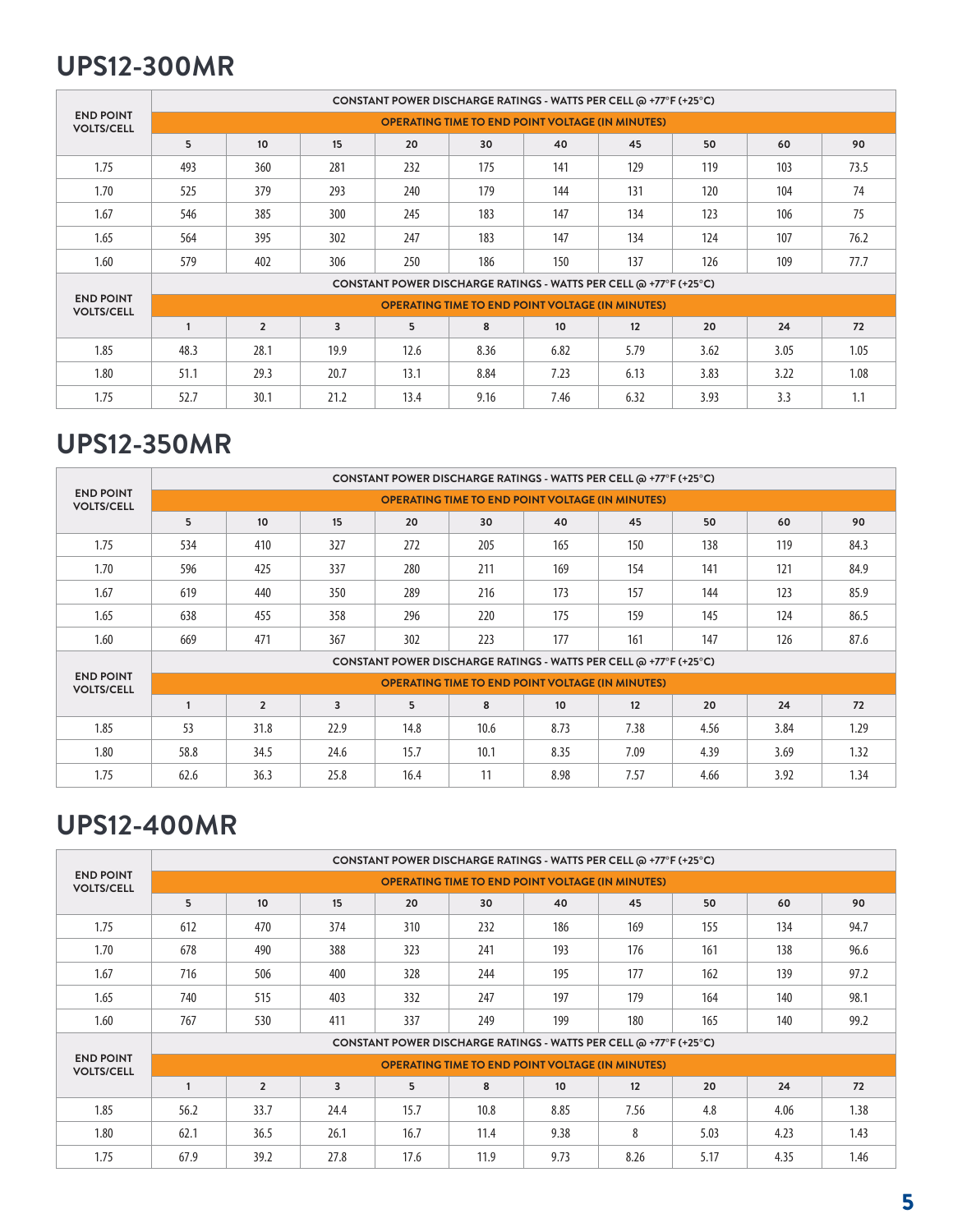#### **UPS12-490MR**

|                                       | CONSTANT POWER DISCHARGE RATINGS - WATTS PER CELL @ +77°F (+25°C) |                |                |                |                                                         |                  |                                                                   |      |      |      |  |
|---------------------------------------|-------------------------------------------------------------------|----------------|----------------|----------------|---------------------------------------------------------|------------------|-------------------------------------------------------------------|------|------|------|--|
| <b>END POINT</b><br><b>VOLTS/CELL</b> |                                                                   |                |                |                | <b>OPERATING TIME TO END POINT VOLTAGE (IN MINUTES)</b> |                  |                                                                   |      |      |      |  |
|                                       | 5                                                                 | 10             | 15             | 20             | 30                                                      | 40               | 45                                                                | 50   | 60   | 90   |  |
| 1.75                                  | 655                                                               | 527            | 443            | 382            | 300                                                     | 247              | 227                                                               | 210  | 183  | 132  |  |
| 1.70                                  | 740                                                               | 573            | 470            | 400            | 310                                                     | 253              | 233                                                               | 215  | 187  | 134  |  |
| 1.67                                  | 771                                                               | 593            | 488            | 411            | 317                                                     | 258              | 237                                                               | 218  | 189  | 135  |  |
| 1.65                                  | 799                                                               | 614            | 497            | 419            | 321                                                     | 261              | 239                                                               | 220  | 191  | 137  |  |
| 1.60                                  | 838                                                               | 640            | 513            | 429            | 325                                                     | 264              | 241                                                               | 222  | 193  | 138  |  |
|                                       |                                                                   |                |                |                |                                                         |                  | CONSTANT POWER DISCHARGE RATINGS - WATTS PER CELL @ +77°F (+25°C) |      |      |      |  |
| <b>END POINT</b><br><b>VOLTS/CELL</b> |                                                                   |                |                |                | <b>OPERATING TIME TO END POINT VOLTAGE (IN MINUTES)</b> |                  |                                                                   |      |      |      |  |
|                                       |                                                                   | $\overline{2}$ | $\overline{3}$ | 5 <sup>5</sup> | 8                                                       | 10 <sup>10</sup> | 12                                                                | 20   | 24   | 72   |  |
| 1.85                                  | 80.8                                                              | 48.4           | 34.8           | 22.4           | 15                                                      | 12.3             | 10.5                                                              | 6.66 | 5.64 | 1.93 |  |
| 1.80                                  | 86.4                                                              | 51.3           | 36.7           | 23.4           | 15.6                                                    | 12.7             | 10.8                                                              | 6.88 | 5.82 | 1.99 |  |
| 1.75                                  | 91                                                                | 53.5           | 38.2           | 24.4           | 16.2                                                    | 13.1             | 11.1                                                              | 7.06 | 5.98 | 2.03 |  |

#### **UPS12-540MR**

|                                       | CONSTANT POWER DISCHARGE RATINGS - WATTS PER CELL @ +77°F (+25°C) |                  |      |                                                                   |                                                         |                  |      |      |      |                |
|---------------------------------------|-------------------------------------------------------------------|------------------|------|-------------------------------------------------------------------|---------------------------------------------------------|------------------|------|------|------|----------------|
| <b>END POINT</b><br><b>VOLTS/CELL</b> |                                                                   |                  |      |                                                                   | <b>OPERATING TIME TO END POINT VOLTAGE (IN MINUTES)</b> |                  |      |      |      |                |
|                                       | 5                                                                 | 10 <sup>10</sup> | 15   | 20                                                                | 30                                                      | 40               | 45   | 50   | 60   | 90             |
| 1.75                                  | 728                                                               | 564              | 471  | 406                                                               | 318                                                     | 261              | 239  | 221  | 191  | 136            |
| 1.70                                  | 833                                                               | 626              | 511  | 433                                                               | 332                                                     | 269              | 246  | 226  | 195  | 138            |
| 1.67                                  | 875                                                               | 657              | 537  | 451                                                               | 343                                                     | 277              | 252  | 231  | 198  | 139            |
| 1.65                                  | 912                                                               | 683              | 550  | 462                                                               | 349                                                     | 280              | 255  | 234  | 201  | 141            |
| 1.60                                  | 959                                                               | 701              | 560  | 468                                                               | 353                                                     | 283              | 258  | 237  | 203  | 143            |
|                                       |                                                                   |                  |      | CONSTANT POWER DISCHARGE RATINGS - WATTS PER CELL @ +77°F (+25°C) |                                                         |                  |      |      |      |                |
| <b>END POINT</b><br><b>VOLTS/CELL</b> |                                                                   |                  |      |                                                                   | <b>OPERATING TIME TO END POINT VOLTAGE (IN MINUTES)</b> |                  |      |      |      |                |
|                                       |                                                                   | $\overline{2}$   | 3    | 5                                                                 | 8                                                       | 10 <sup>10</sup> | 12   | 20   | 24   | 72             |
| 1.85                                  | 82.7                                                              | 49.5             | 35.6 | 22.9                                                              | 15                                                      | 12.6             | 10.9 | 7.05 | 5.98 | $\overline{2}$ |
| 1.80                                  | 89.6                                                              | 53.1             | 38.1 | 24.4                                                              | 15.9                                                    | 13.2             | 11.3 | 7.29 | 6.18 | 2.07           |
| 1.75                                  | 98.9                                                              | 57               | 40.3 | 25.5                                                              | 16.5                                                    | 13.6             | 11.7 | 7.46 | 6.31 | 2.11           |

### **UPS12-600MR**

|                                       |              | CONSTANT POWER DISCHARGE RATINGS - WATTS PER CELL @ +77°F (+25°C) |                |                                                                   |      |                                                         |      |     |     |     |  |  |  |
|---------------------------------------|--------------|-------------------------------------------------------------------|----------------|-------------------------------------------------------------------|------|---------------------------------------------------------|------|-----|-----|-----|--|--|--|
| <b>END POINT</b><br><b>VOLTS/CELL</b> |              |                                                                   |                |                                                                   |      | <b>OPERATING TIME TO END POINT VOLTAGE (IN MINUTES)</b> |      |     |     |     |  |  |  |
|                                       | 5            | 10                                                                | 15             | 20                                                                | 30   | 40                                                      | 45   | 50  | 60  | 90  |  |  |  |
| 1.75                                  | 868          | 682                                                               | 551            | 453                                                               | 345  | 282                                                     | 259  | 241 | 212 | 151 |  |  |  |
| 1.70                                  | 928          | 725                                                               | 583            | 475                                                               | 355  | 288                                                     | 265  | 245 | 215 | 152 |  |  |  |
| 1.67                                  | 969          | 745                                                               | 601            | 486                                                               | 361  | 292                                                     | 268  | 248 | 217 | 153 |  |  |  |
| 1.65                                  | 999          | 756                                                               | 608            | 492                                                               | 365  | 294                                                     | 270  | 250 | 218 | 154 |  |  |  |
|                                       |              |                                                                   |                | CONSTANT POWER DISCHARGE RATINGS - WATTS PER CELL @ +77°F (+25°C) |      |                                                         |      |     |     |     |  |  |  |
| <b>END POINT</b><br><b>VOLTS/CELL</b> |              |                                                                   |                |                                                                   |      | <b>OPERATING TIME TO END POINT VOLTAGE (IN MINUTES)</b> |      |     |     |     |  |  |  |
|                                       | $\mathbf{1}$ | $\overline{2}$                                                    | $\overline{3}$ | 5                                                                 | 8    | 10 <sup>10</sup>                                        | 12   | 20  | 24  | 72  |  |  |  |
| 1.85                                  | 98           | 55.1                                                              | 38.8           | 25.1                                                              | 16.5 | 13.3                                                    | 11.2 | 6.9 | 5.8 |     |  |  |  |
| 1.80                                  | 104          | 58                                                                | 40.7           | 26.3                                                              | 17.1 | 13.9                                                    | 11.7 | 7.2 | 6.1 |     |  |  |  |
| 1.75                                  | 106          | 59                                                                | 41.7           | 26.7                                                              | 17.4 | 14.1                                                    | 11.9 | 7.4 | 6.2 |     |  |  |  |
|                                       |              |                                                                   |                |                                                                   |      |                                                         |      |     |     |     |  |  |  |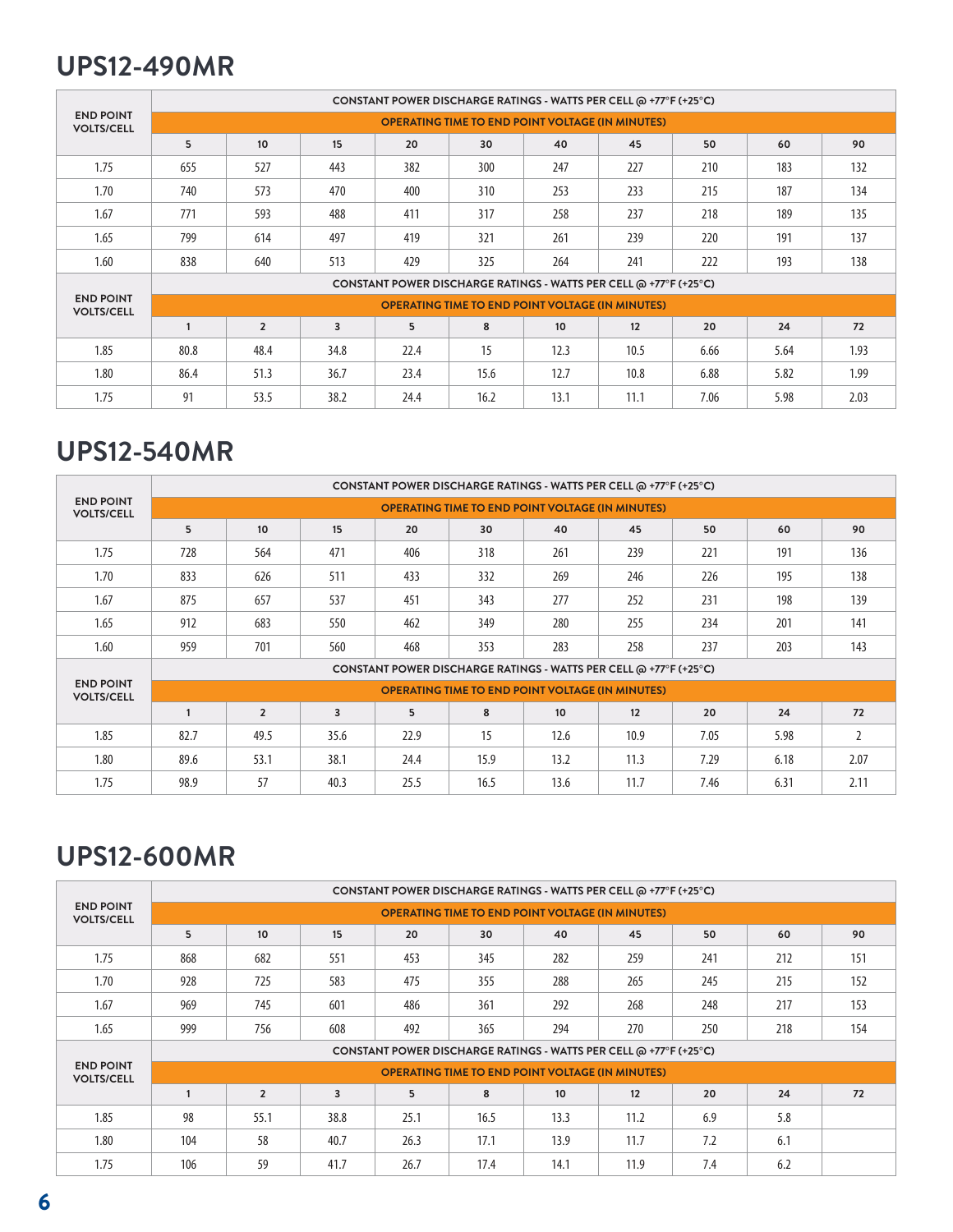### **UPS6-620MR**

| <b>END POINT</b><br><b>VOLTS/CELL</b> | CONSTANT POWER DISCHARGE RATINGS - WATTS PER CELL @ +77°F (+25°C) |                |      |      |      |                  |      |      |      |      |  |  |  |
|---------------------------------------|-------------------------------------------------------------------|----------------|------|------|------|------------------|------|------|------|------|--|--|--|
|                                       | <b>OPERATING TIME TO END POINT VOLTAGE (IN MINUTES)</b>           |                |      |      |      |                  |      |      |      |      |  |  |  |
|                                       | 5                                                                 | 10             | 15   | 20   | 30   | 40               | 45   | 50   | 60   | 90   |  |  |  |
| 1.75                                  | 862                                                               | 681            | 573  | 497  | 392  | 323              | 297  | 274  | 238  | 169  |  |  |  |
| 1.7                                   | 890                                                               | 718            | 602  | 517  | 403  | 330              | 302  | 278  | 241  | 171  |  |  |  |
| 1.67                                  | 938                                                               | 747            | 620  | 530  | 410  | 335              | 307  | 283  | 245  | 174  |  |  |  |
| 1.65                                  | 951                                                               | 763            | 634  | 542  | 419  | 342              | 313  | 288  | 250  | 178  |  |  |  |
| 1.60                                  | 1000                                                              | 794            | 655  | 557  | 429  | 349              | 320  | 295  | 256  | 183  |  |  |  |
| <b>END POINT</b><br><b>VOLTS/CELL</b> | CONSTANT POWER DISCHARGE RATINGS - WATTS PER CELL @ +77°F (+25°C) |                |      |      |      |                  |      |      |      |      |  |  |  |
|                                       | <b>OPERATING TIME TO END POINT VOLTAGE (IN MINUTES)</b>           |                |      |      |      |                  |      |      |      |      |  |  |  |
|                                       |                                                                   | $\overline{2}$ | 3    | 5    | 8    | 10 <sup>10</sup> | 12   | 20   | 24   | 72   |  |  |  |
| 1.85                                  | 106                                                               | 63.6           | 46.2 | 30.1 | 20.3 | 16.9             | 14.5 | 9.27 | 7.85 | 2.73 |  |  |  |
| 1.80                                  | 114                                                               | 67.6           | 48.8 | 31.6 | 21.2 | 17.6             | 15.1 | 9.66 | 8.1  | 2.83 |  |  |  |
| 1.75                                  | 121                                                               | 71.2           | 50.9 | 32.6 | 21.9 | 18.1             | 15.6 | 9.96 | 8.42 | 2.87 |  |  |  |

#### **UPS12-615MRF**

| <b>END POINT</b><br><b>VOLTS/CELL</b> | CONSTANT POWER DISCHARGE RATINGS - WATTS PER CELL @ +77°F (+25°C) |                                                         |      |       |       |                  |       |       |       |       |  |  |  |  |
|---------------------------------------|-------------------------------------------------------------------|---------------------------------------------------------|------|-------|-------|------------------|-------|-------|-------|-------|--|--|--|--|
|                                       |                                                                   | <b>OPERATING TIME TO END POINT VOLTAGE (IN MINUTES)</b> |      |       |       |                  |       |       |       |       |  |  |  |  |
|                                       | 5                                                                 | 10                                                      | 15   | 20    | 30    | 40               | 45    | 50    | 60    | 90    |  |  |  |  |
| 1.75                                  | 973.6                                                             | 731.7                                                   | 583  | 494.2 | 386   | 313.6            | 288   | 266.9 | 234   | 169   |  |  |  |  |
| 1.7                                   | 1010.4                                                            | 759.3                                                   | 605  | 508   | 391   | 317.4            | 291.4 | 269.9 | 236.5 | 170.7 |  |  |  |  |
| 1.67                                  | 1027.1                                                            | 771.8                                                   | 615  | 513.8 | 392.5 | 318.8            | 292.8 | 271.3 | 237.8 | 171.5 |  |  |  |  |
| 1.65                                  | 1035.4                                                            | 778.1                                                   | 620  | 513.8 | 393.5 | 319.5            | 293.4 | 271.8 | 238.2 | 172   |  |  |  |  |
| <b>END POINT</b><br><b>VOLTS/CELL</b> | CONSTANT POWER DISCHARGE RATINGS - WATTS PER CELL @ +77°F (+25°C) |                                                         |      |       |       |                  |       |       |       |       |  |  |  |  |
|                                       | <b>OPERATING TIME TO END POINT VOLTAGE (IN MINUTES)</b>           |                                                         |      |       |       |                  |       |       |       |       |  |  |  |  |
|                                       |                                                                   | $\overline{2}$                                          | 3    | 5     | 8     | 10 <sup>10</sup> | 12    | 20    | 24    | 72    |  |  |  |  |
| 1.85                                  | 109                                                               | 61.8                                                    | 44   | 28.7  | 19    | 15.5             | 13.1  | 8.1   | 6.81  | 2.38  |  |  |  |  |
| 1.80                                  | 118                                                               | 65.8                                                    | 46.7 | 30.4  | 20.1  | 16.3             | 13.8  | 8.47  | 7.12  | 2.49  |  |  |  |  |
| 1.75                                  | 120                                                               | 67                                                      | 47.5 | 30.9  | 20.3  | 16.5             | 13.9  | 8.61  | 7.26  | 2.54  |  |  |  |  |

### **UPS12-700MRF**

| <b>END POINT</b><br><b>VOLTS/CELL</b> | CONSTANT POWER DISCHARGE RATINGS - WATTS PER CELL @ +77°F (+25°C) |                                                         |      |       |      |                  |       |       |       |       |  |  |  |  |
|---------------------------------------|-------------------------------------------------------------------|---------------------------------------------------------|------|-------|------|------------------|-------|-------|-------|-------|--|--|--|--|
|                                       |                                                                   | <b>OPERATING TIME TO END POINT VOLTAGE (IN MINUTES)</b> |      |       |      |                  |       |       |       |       |  |  |  |  |
|                                       | 5                                                                 | 10                                                      | 15   | 20    | 30   | 40               | 45    | 50    | 60    | 90    |  |  |  |  |
| 1.75                                  | 1020.6                                                            | 780                                                     | 630  | 544.1 | 437  | 358.7            | 330.8 | 307.7 | 271.5 | 196.5 |  |  |  |  |
| 1.7                                   | 1083.8                                                            | 839.6                                                   | 669  | 570.2 | 449  | 365.5            | 336   | 311.6 | 273.5 | 198.6 |  |  |  |  |
| 1.67                                  | 1117.8                                                            | 866                                                     | 700  | 583   | 453  | 368.1            | 338.1 | 313.3 | 274.7 | 199.3 |  |  |  |  |
| 1.65                                  | 1134                                                              | 878.5                                                   | 703  | 590   | 457  | 370.3            | 339.7 | 314.5 | 275.2 | 199.7 |  |  |  |  |
|                                       | CONSTANT POWER DISCHARGE RATINGS - WATTS PER CELL @ +77°F (+25°C) |                                                         |      |       |      |                  |       |       |       |       |  |  |  |  |
| <b>END POINT</b><br><b>VOLTS/CELL</b> | <b>OPERATING TIME TO END POINT VOLTAGE (IN MINUTES)</b>           |                                                         |      |       |      |                  |       |       |       |       |  |  |  |  |
|                                       |                                                                   | $\overline{2}$                                          | 3    | 5     | 8    | 10 <sup>10</sup> | 12    | 20    | 24    | 72    |  |  |  |  |
| 1.85                                  | 121                                                               | 71.4                                                    | 51.1 | 33.5  | 22.1 | 18               | 15.2  | 9.48  | 8.01  | 2.8   |  |  |  |  |
| 1.80                                  | 130                                                               | 75.1                                                    | 53.9 | 35.2  | 23.2 | 18.8             | 15.9  | 9.88  | 8.34  | 2.92  |  |  |  |  |
| 1.75                                  | 134                                                               | 76.6                                                    | 54.6 | 35.7  | 23.6 | 19.2             | 16.2  | 10.07 | 8.51  | 2.98  |  |  |  |  |
|                                       |                                                                   |                                                         |      |       |      |                  |       |       |       |       |  |  |  |  |